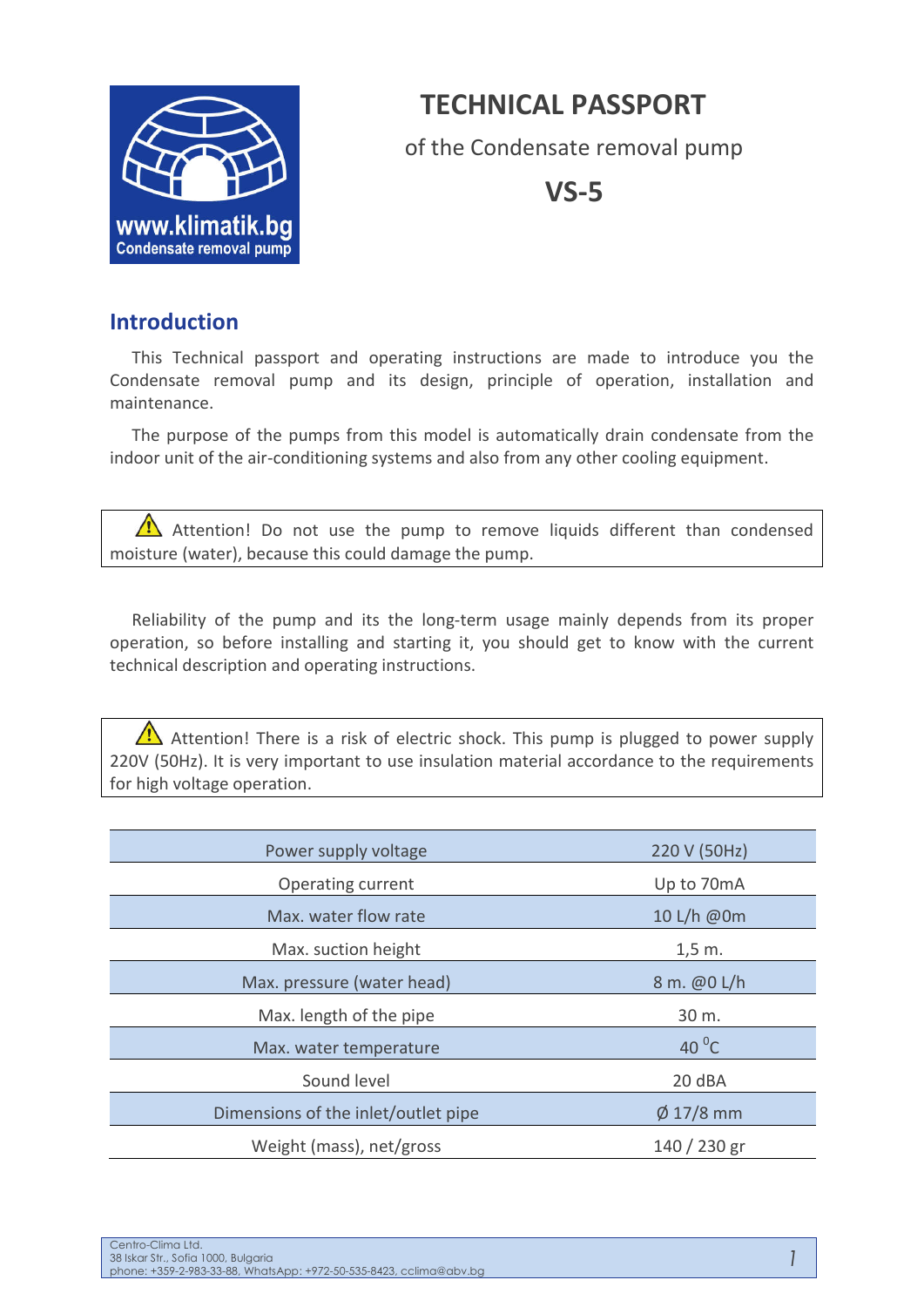

### **Instructions for installation and initial start-up of the pump**

Before operating the condensate pump system, carefully rinse the fluid collection vessel and the inlet pipe from the air conditioner with clean water, to remove extrinsic particles that could make difficult to run the system.

Connect the level sensor to the pump housing using a tube (not supplied) of no more than 1.5 m length. The arrow on the pump housing shows the direction of movement of the liquid.

Connect the bigger opening of the level sensor to the condensate drain tube outlet pipe. If necessary use an additional tube and clamps. Make good sealing of the hydraulic connections.

Set the level sensor horizontally (the allowable deviation - no more than  $10^0$ ), if necessary use double-sided adhesive tape or other fasteners.

Install the pump so that there is some free space around it to achieve long-lasting cooling. To minimize machine noise, isolate it from hard mechanical contact with the parts of the air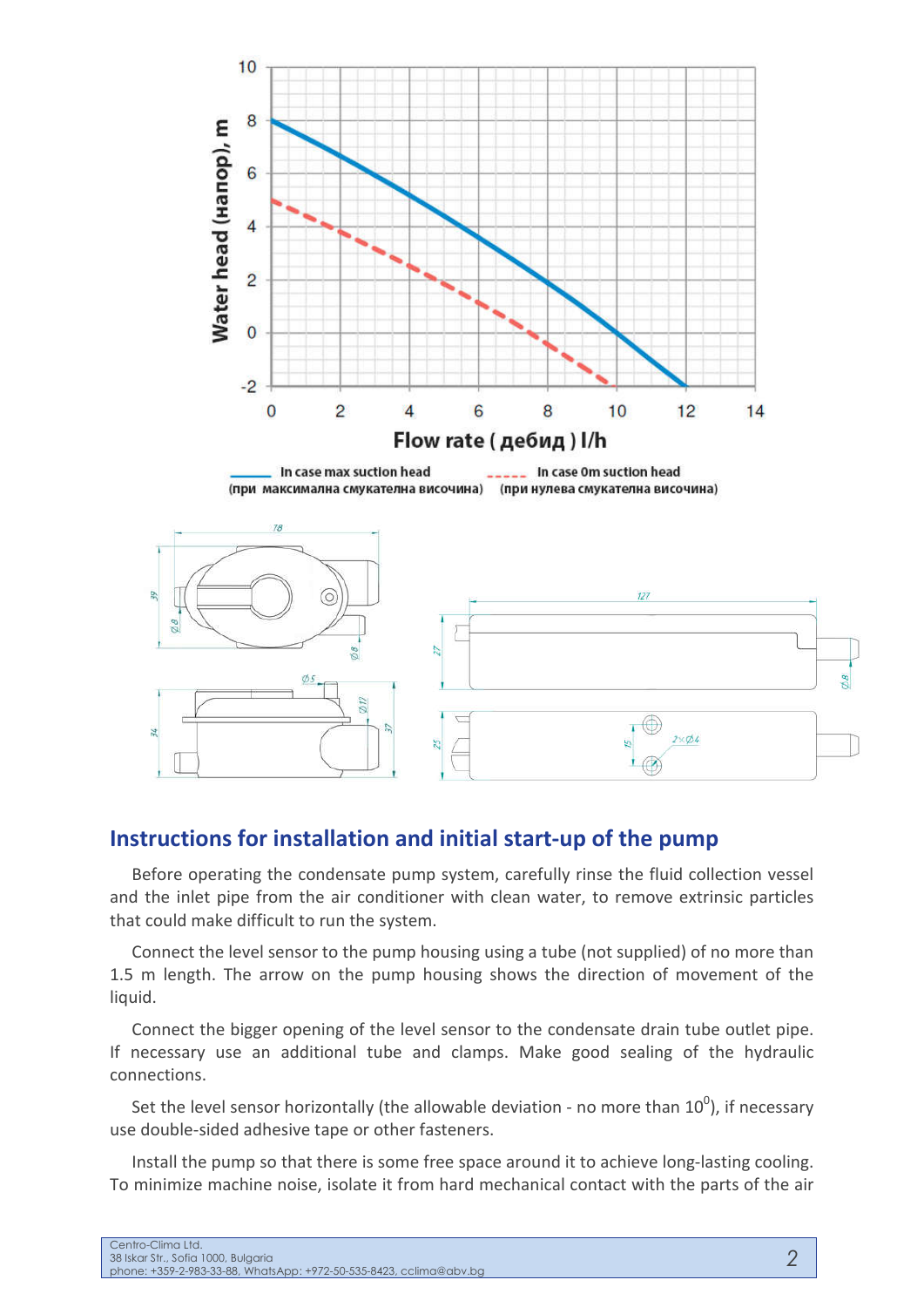conditioner. When the pump opperates - it vibrates. So only stable wall attachment is acceptable. For this use rubber inserts (not supplied) or other types of vibro-gaskets.

 $\triangle$  Important! Do not install the pump in areas where it may be flooded or freezed!

Connect power supply of the pump to terminals marked with L-phase and N-zero to a 220 V voltage source using size of isolated cable not less than 2 × 0,75 mm2.



The given scheme is example for connection. It is one of many possibilities of its use other options which are also acceptable. To choice the right scheme of connection ask seller of the air conditioner.

 $\triangle$  Important! Do not allow unduly folding or flattening of the pipeline, as this may bring out significant reduction in efficiency and/or damage to the pump!

### **Pump maintenance**

In case of constant use of the air conditioner, it is recommended to disassemble the level sensor every six months and thoroughly to clean it from any external layers (sludge, fungi, molds, dust). It is recommended that the procedure be performed in spring and in autumn with a specially designed antibacterial solution.

Important! Before assembling the sensor, make sure its magnet is located on the top of it!

 $\triangle$  Important! After cleaning the heat exchanger of the indoor unit air conditioner, allow the system to run for 1 hour in cooling mode. Then clean the level sensor container from the washed dirt!